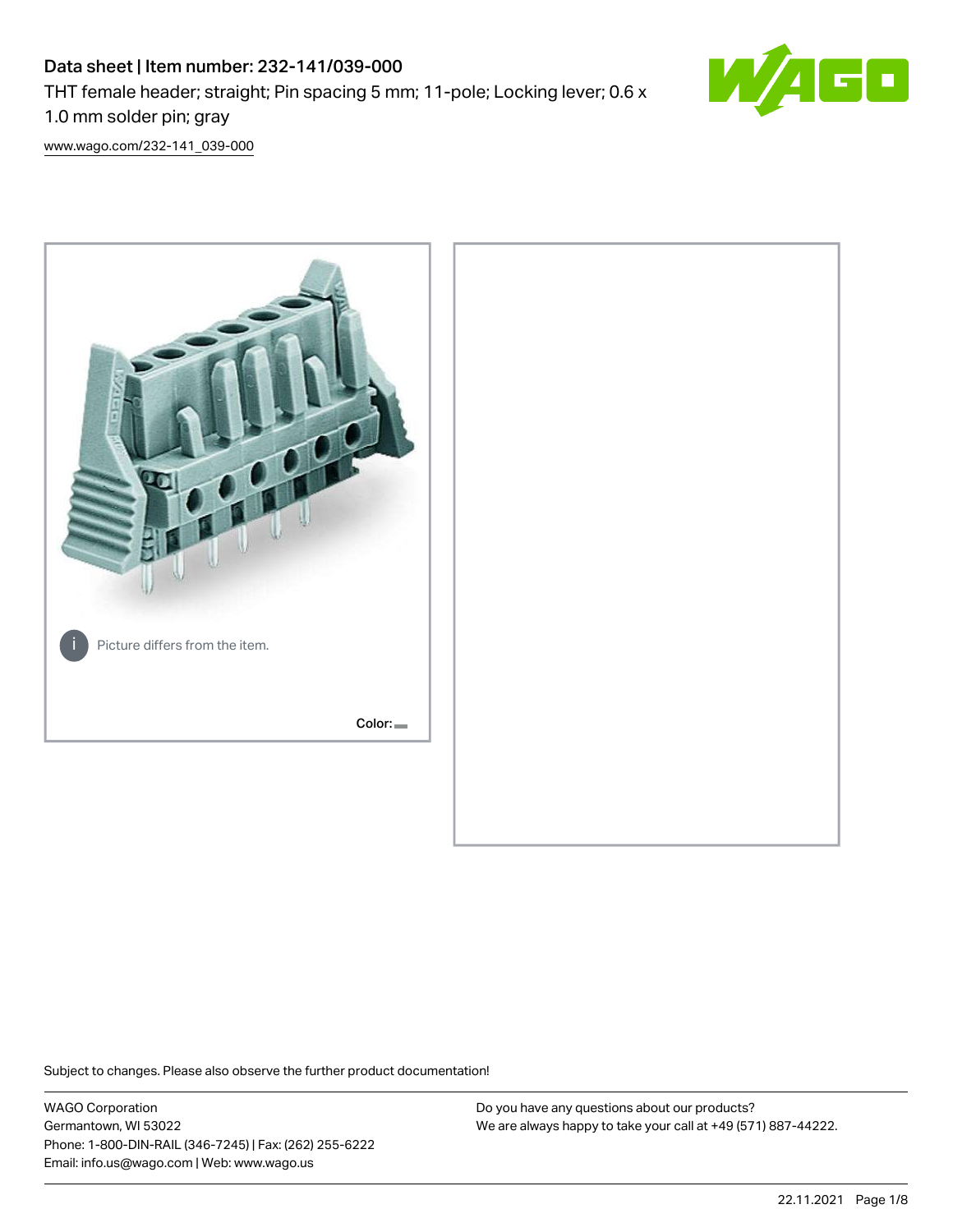

Dimensions in mm

L = pole no. x pin spacing

2- to 3-pole female connectors – one latch only

#### Item description

- **Horizontal or vertical PCB mounting via straight or angled solder pins**
- For board-to-board and board-to-wire connections
- Touch-proof PCB outputs  $\blacksquare$
- $\blacksquare$ Easy-to-identify PCB inputs and outputs
- $\blacksquare$ With coding fingers

Subject to changes. Please also observe the further product documentation! Data

WAGO Corporation Germantown, WI 53022 Phone: 1-800-DIN-RAIL (346-7245) | Fax: (262) 255-6222 Email: info.us@wago.com | Web: www.wago.us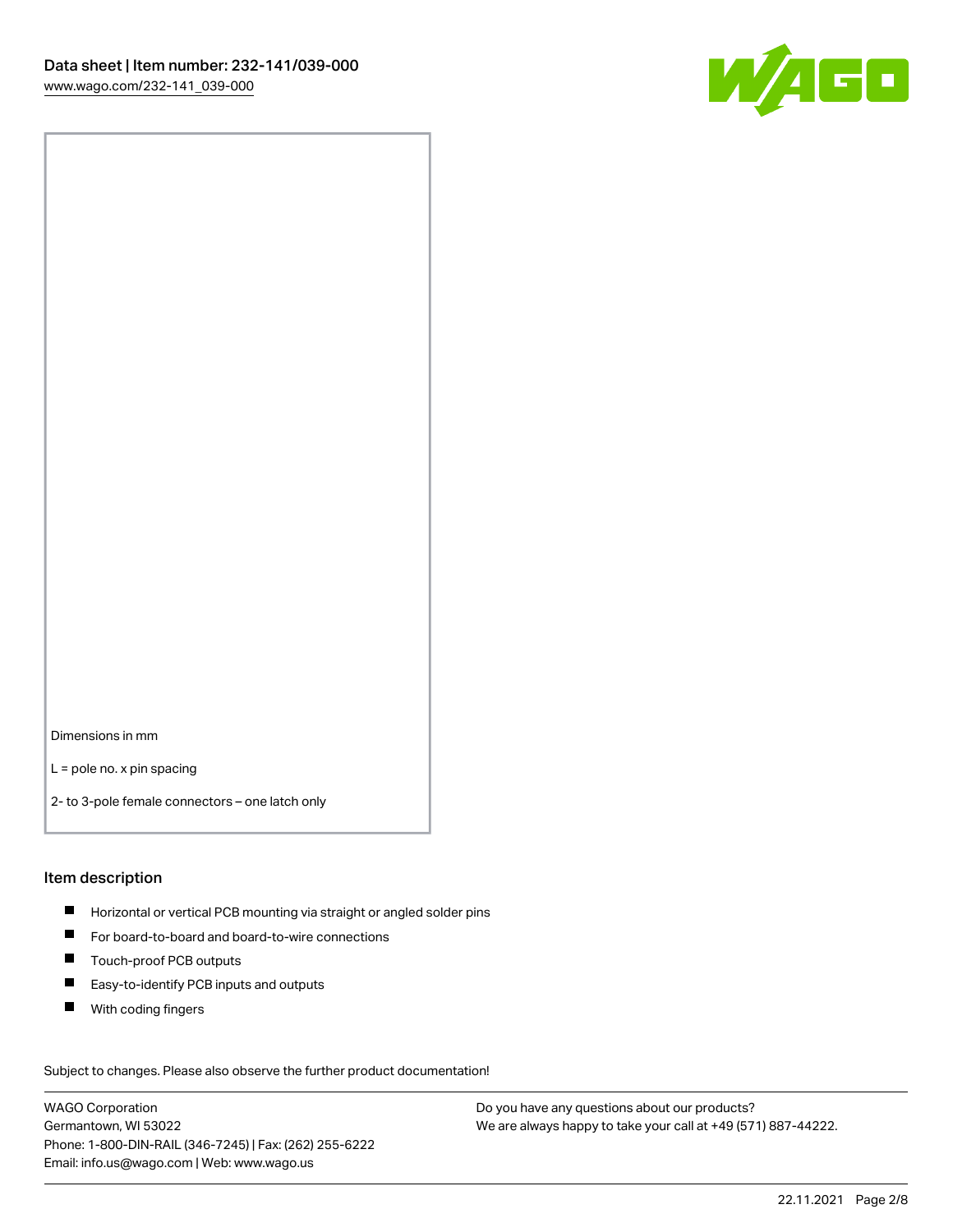

# Data Notes

| Safety information 1 | The <i>MCS - MULTI CONNECTION SYSTEM</i> includes connectors<br>without breaking capacity in accordance with DIN EN 61984. When<br>used as intended, these connectors must not be connected<br>/disconnected when live or under load. The circuit design should<br>ensure header pins, which can be touched, are not live when<br>unmated. |
|----------------------|--------------------------------------------------------------------------------------------------------------------------------------------------------------------------------------------------------------------------------------------------------------------------------------------------------------------------------------------|
| Variants:            | Other pole numbers<br>3.8 mm pin projection for male headers with straight solder pins<br>Gold-plated or partially gold-plated contact surfaces<br>Other versions (or variants) can be requested from WAGO Sales or<br>configured at https://configurator.wago.com/                                                                        |

# Electrical data

#### IEC Approvals

| Ratings per                 | IEC/EN 60664-1                                                        |
|-----------------------------|-----------------------------------------------------------------------|
| Rated voltage (III / 3)     | 320 V                                                                 |
| Rated surge voltage (III/3) | 4 <sub>k</sub> V                                                      |
| Rated voltage (III/2)       | 320 V                                                                 |
| Rated surge voltage (III/2) | 4 <sub>k</sub> V                                                      |
| Nominal voltage (II/2)      | 630 V                                                                 |
| Rated surge voltage (II/2)  | 4 <sub>k</sub> V                                                      |
| Rated current               | 12A                                                                   |
| Legend (ratings)            | $(III / 2)$ $\triangle$ Overvoltage category III / Pollution degree 2 |

# UL Approvals

| Approvals per                  | UL 1059 |
|--------------------------------|---------|
| Rated voltage UL (Use Group B) | 300 V   |
| Rated current UL (Use Group B) | 15 A    |
| Rated voltage UL (Use Group D) | 300 V   |
| Rated current UL (Use Group D) | 10 A    |

# Ratings per UL

| Rated voltage UL 1977 | 600 V |
|-----------------------|-------|
| Rated current UL 1977 |       |

Subject to changes. Please also observe the further product documentation!

| <b>WAGO Corporation</b>                                | Do you have any questions about our products?                 |
|--------------------------------------------------------|---------------------------------------------------------------|
| Germantown, WI 53022                                   | We are always happy to take your call at +49 (571) 887-44222. |
| Phone: 1-800-DIN-RAIL (346-7245)   Fax: (262) 255-6222 |                                                               |
| Email: info.us@wago.com   Web: www.wago.us             |                                                               |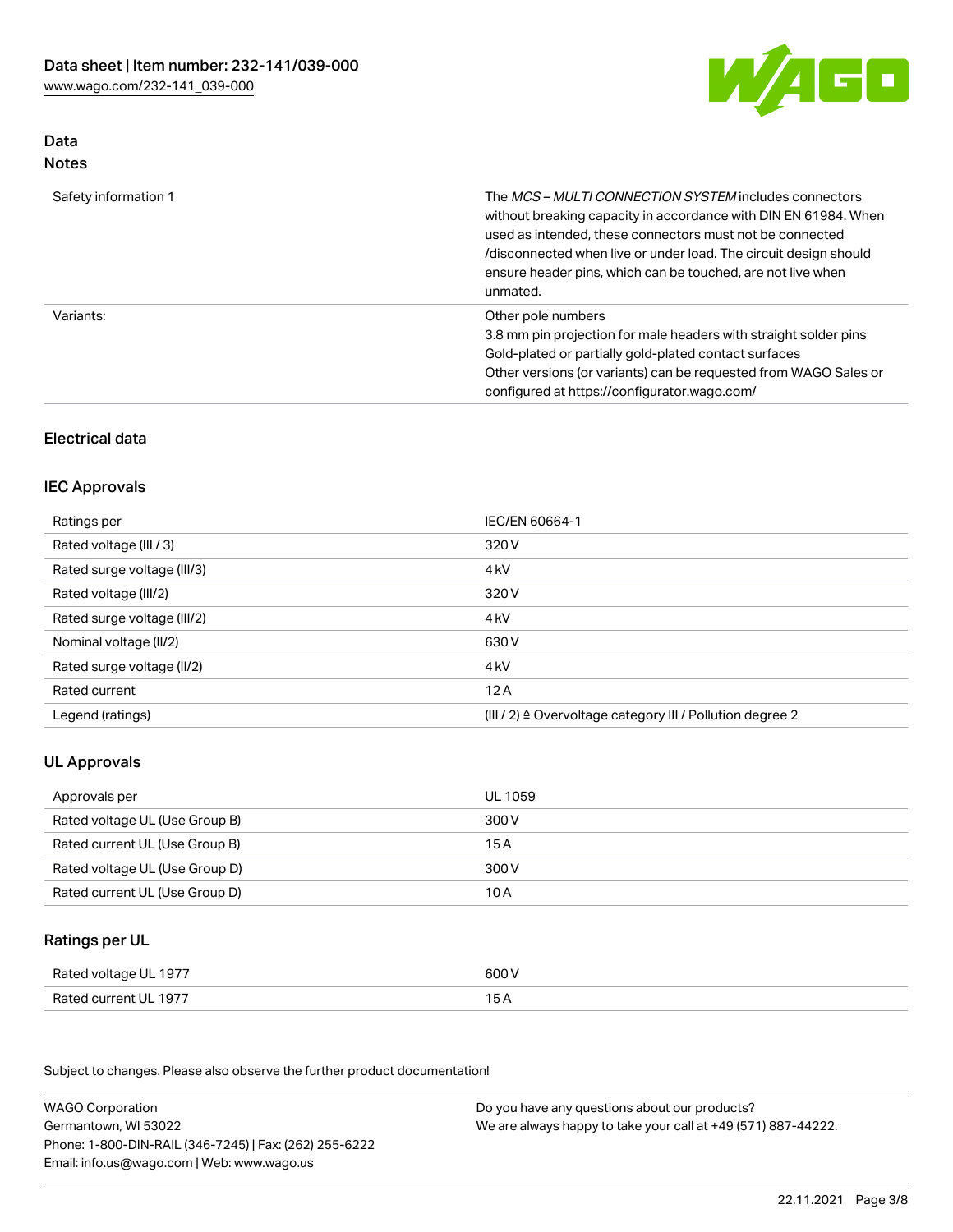

# CSA Approvals

| Approvals per                   | CSA   |
|---------------------------------|-------|
| Rated voltage CSA (Use Group B) | 300 V |
| Rated current CSA (Use Group B) | 15 A  |
| Rated voltage CSA (Use Group D) | 300 V |
| Rated current CSA (Use Group D) | 10 A  |

# Connection data

| Total number of potentials |  |
|----------------------------|--|
| Number of connection types |  |
| Number of levels           |  |

#### Connection 1

# Physical data

| Pin spacing                          | 5 mm / 0.197 inch    |
|--------------------------------------|----------------------|
| Width                                | 70.8 mm / 2.787 inch |
| Height                               | 26.6 mm / 1.047 inch |
| Height from the surface              | 21.6 mm / 0.85 inch  |
| Depth                                | 11.6 mm / 0.457 inch |
| Solder pin length                    | $5 \text{ mm}$       |
| Solder pin dimensions                | $0.6 \times 1$ mm    |
| Drilled hole diameter with tolerance | $1.3$ $(+0.1)$ mm    |

# Plug-in connection

| Contact type (pluggable connector) | Female header |
|------------------------------------|---------------|
| Connector (connection type)        | for PCB       |
| Mismating protection               | No            |
| Mating direction to the PCB        | 90 $^{\circ}$ |
| Locking of plug-in connection      | locking lever |

## PCB contact

| PCB Contact            | THT                                        |
|------------------------|--------------------------------------------|
| Solder pin arrangement | over the entire female connector (in-line) |

Subject to changes. Please also observe the further product documentation!

| <b>WAGO Corporation</b>                                | Do you have any questions about our products?                 |
|--------------------------------------------------------|---------------------------------------------------------------|
| Germantown, WI 53022                                   | We are always happy to take your call at +49 (571) 887-44222. |
| Phone: 1-800-DIN-RAIL (346-7245)   Fax: (262) 255-6222 |                                                               |
| Email: info.us@wago.com   Web: www.wago.us             |                                                               |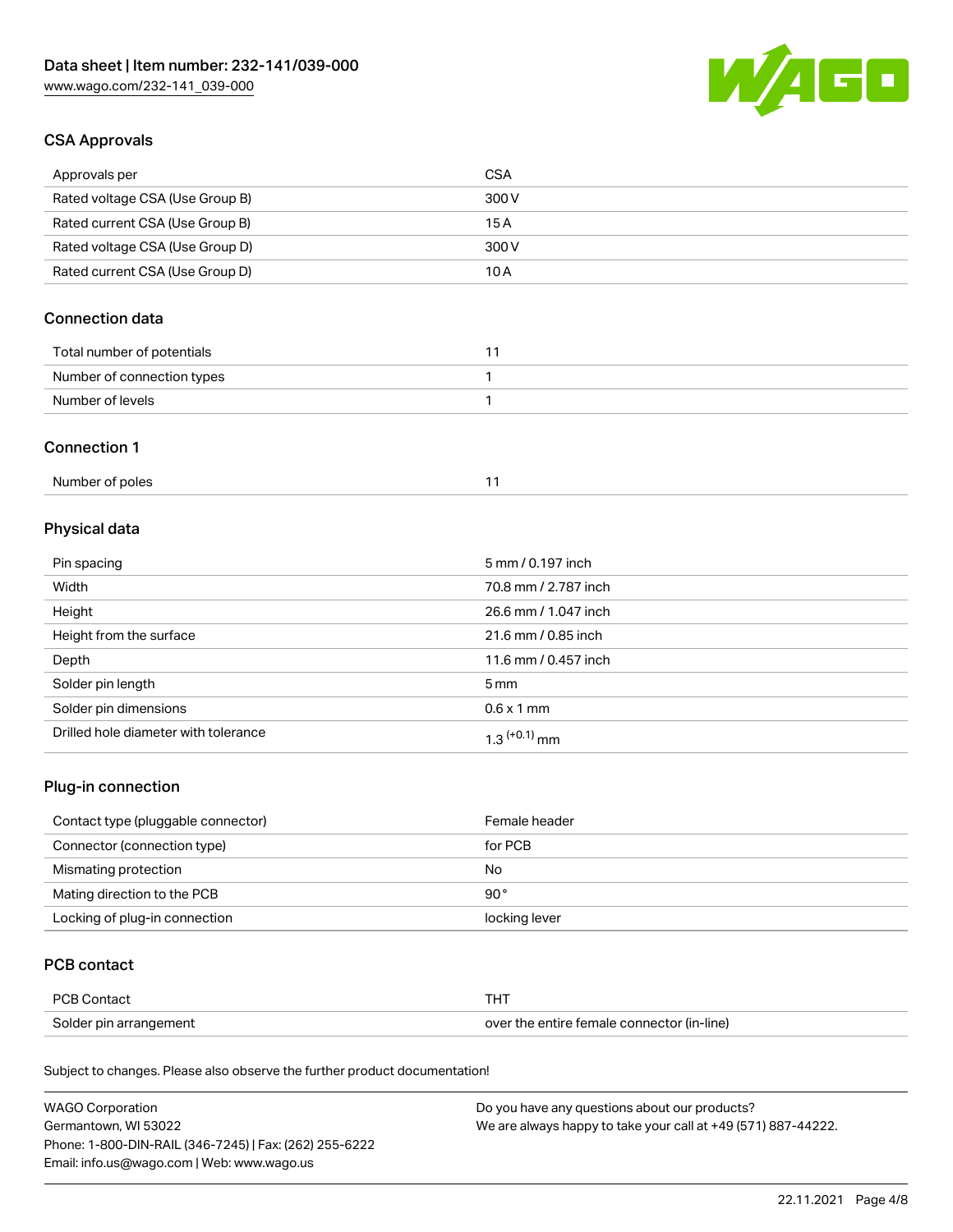

Number of solder pins per potential 1

#### Material data

| Color                       | gray             |
|-----------------------------|------------------|
| Material group              |                  |
| Insulation material         | Polyamide (PA66) |
| Flammability class per UL94 | V <sub>0</sub>   |
| Contact material            | Copper alloy     |
| Contact plating             | tin-plated       |
| Fire load                   | $0.204$ MJ       |
| Weight                      | 11 g             |

#### Environmental requirements

| Limit temperature range<br>. +85 °Ր<br>-60<br>.<br>. |  |
|------------------------------------------------------|--|
|------------------------------------------------------|--|

# Commercial data

| Product Group         | 3 (Multi Conn. System) |
|-----------------------|------------------------|
| PU (SPU)              | 25 Stück               |
| Packaging type        | box                    |
| Country of origin     | DE                     |
| <b>GTIN</b>           | 4044918623452          |
| Customs tariff number | 85366990990            |

#### Approvals / Certificates

#### Country specific Approvals

| Logo | Approval                        | <b>Additional Approval Text</b> | Certificate<br>name |
|------|---------------------------------|---------------------------------|---------------------|
| Æ    | CSA<br>DEKRA Certification B.V. | C <sub>22.2</sub>               | 1466354             |

#### Ship Approvals

w

| Logo                                  | Approval                                  | <b>Additional Approval Text</b> | Certificate<br>name              |
|---------------------------------------|-------------------------------------------|---------------------------------|----------------------------------|
| ABS<br><b>Columns</b><br><b>ROVEL</b> | <b>ABS</b><br>American Bureau of Shipping | $\overline{\phantom{0}}$        | 19-<br>HG15869876-<br><b>PDA</b> |

Subject to changes. Please also observe the further product documentation!

| <b>WAGO Corporation</b>                                | Do you have any questions about our products?                 |  |
|--------------------------------------------------------|---------------------------------------------------------------|--|
| Germantown, WI 53022                                   | We are always happy to take your call at +49 (571) 887-44222. |  |
| Phone: 1-800-DIN-RAIL (346-7245)   Fax: (262) 255-6222 |                                                               |  |
| Email: info.us@wago.com   Web: www.wago.us             |                                                               |  |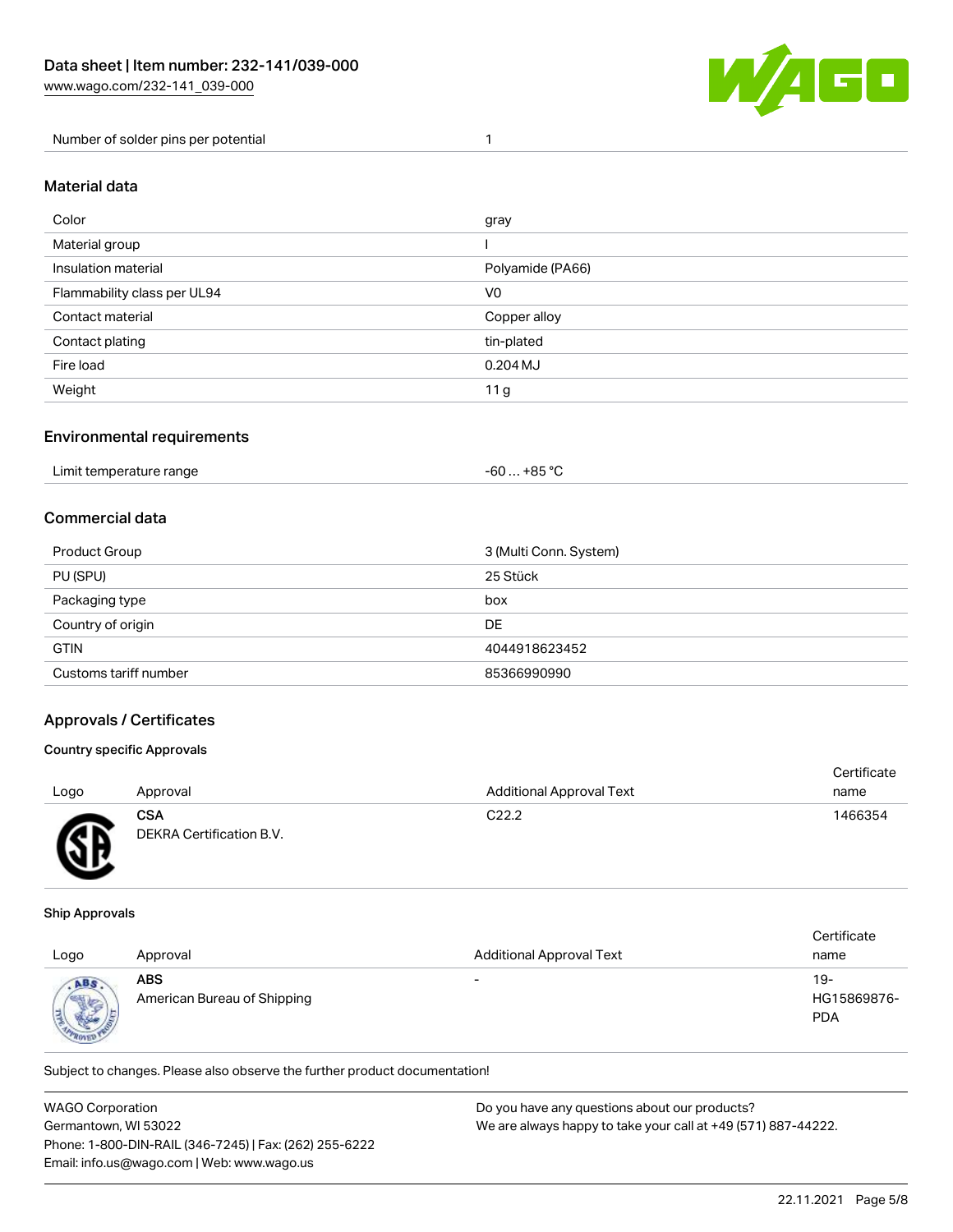Phone: 1-800-DIN-RAIL (346-7245) | Fax: (262) 255-6222

Email: info.us@wago.com | Web: www.wago.us



|                                                           | <b>BV</b><br>Bureau Veritas S.A.                                                                                           | <b>IEC 60998</b>                                                                                               |               | 11915/D0 BV          |  |
|-----------------------------------------------------------|----------------------------------------------------------------------------------------------------------------------------|----------------------------------------------------------------------------------------------------------------|---------------|----------------------|--|
| <b>UL-Approvals</b>                                       |                                                                                                                            |                                                                                                                |               |                      |  |
| Logo                                                      | Approval                                                                                                                   | <b>Additional Approval Text</b>                                                                                |               | Certificate<br>name  |  |
|                                                           | UL                                                                                                                         | <b>UL 1059</b>                                                                                                 |               | E45172               |  |
|                                                           | Underwriters Laboratories Inc.                                                                                             |                                                                                                                |               |                      |  |
|                                                           | <b>UR</b><br>Underwriters Laboratories Inc.                                                                                | <b>UL 1977</b>                                                                                                 |               | E45171               |  |
| Counterpart                                               |                                                                                                                            |                                                                                                                |               |                      |  |
|                                                           |                                                                                                                            |                                                                                                                |               |                      |  |
|                                                           | Item no.231-611<br>Male connector; 11-pole; Pin spacing 5 mm; gray                                                         | www.wago.com/231-611                                                                                           |               |                      |  |
| <b>Optional accessories</b><br><b>Testing accessories</b> |                                                                                                                            |                                                                                                                |               |                      |  |
| Testing accessories                                       |                                                                                                                            |                                                                                                                |               |                      |  |
|                                                           | Item no.: 231-661<br>Test plugs for female connectors; for 5 mm and 5.08 mm pin spacing; 2,50 mm <sup>2</sup> ; light gray |                                                                                                                |               | www.wago.com/231-661 |  |
| <b>Downloads</b><br>Documentation                         |                                                                                                                            |                                                                                                                |               |                      |  |
| <b>Additional Information</b><br>Technical explanations   |                                                                                                                            | 2019 Apr 3                                                                                                     | pdf<br>2.0 MB | Download             |  |
| <b>CAD files</b>                                          |                                                                                                                            |                                                                                                                |               |                      |  |
| CAD data                                                  |                                                                                                                            |                                                                                                                |               |                      |  |
|                                                           | 2D/3D Models 232-141/039-000                                                                                               |                                                                                                                | <b>URL</b>    | Download             |  |
|                                                           | Subject to changes. Please also observe the further product documentation!                                                 |                                                                                                                |               |                      |  |
| <b>WAGO Corporation</b><br>Germantown, WI 53022           |                                                                                                                            | Do you have any questions about our products?<br>We are always happy to take your call at +49 (571) 887-44222. |               |                      |  |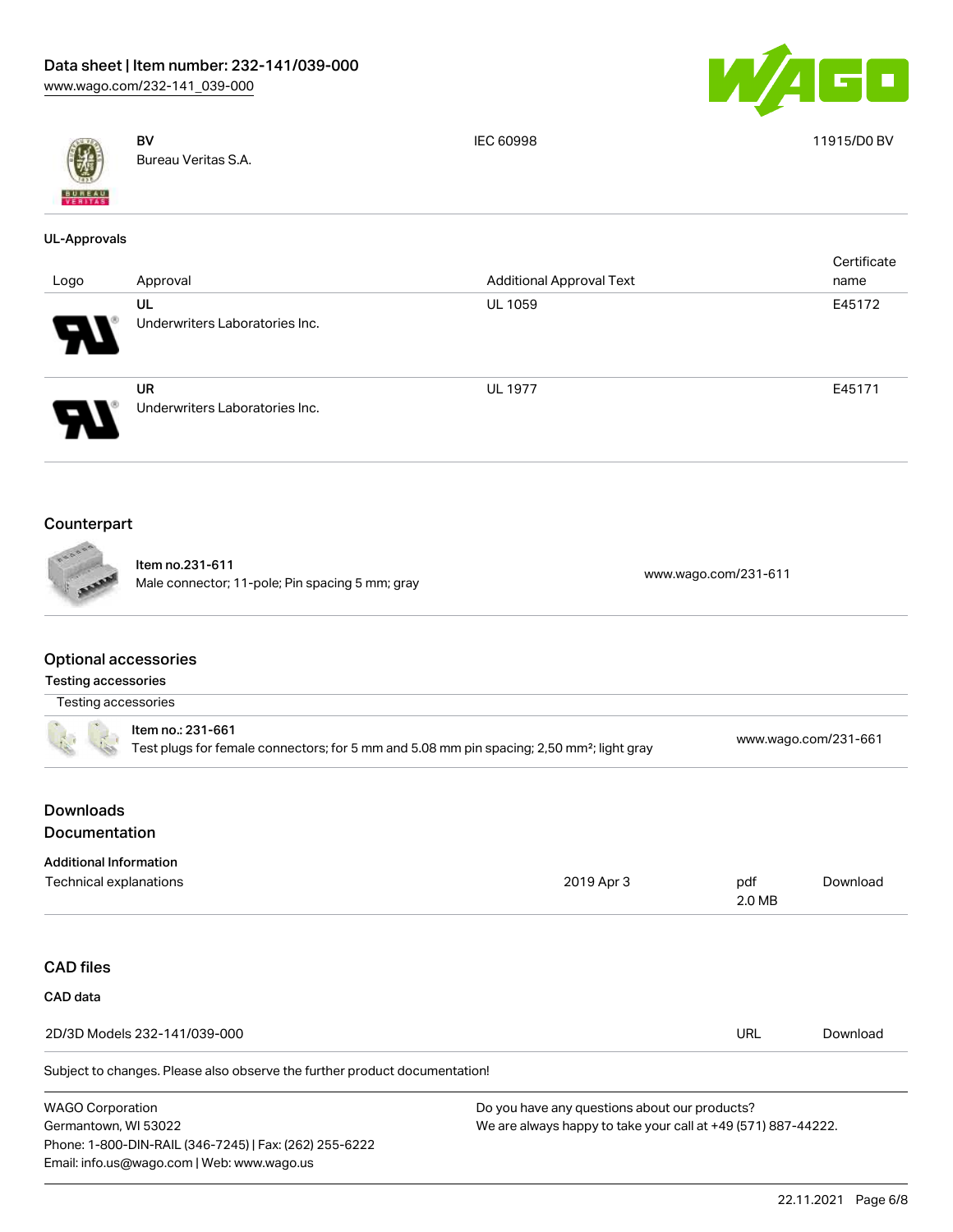

#### CAE data

| EPLAN Data Portal 232-141/039-000                                                                                                                                      | <b>URL</b> | Download |
|------------------------------------------------------------------------------------------------------------------------------------------------------------------------|------------|----------|
| ZUKEN Portal 232-141/039-000                                                                                                                                           | <b>URL</b> | Download |
| EPLAN Data Portal 232-141/039-000                                                                                                                                      | <b>URL</b> | Download |
| <b>PCB Design</b>                                                                                                                                                      |            |          |
| Symbol and Footprint 232-141/039-000                                                                                                                                   | URL        | Download |
| CAx data for your PCB design, consisting of "schematic symbols and PCB footprints",<br>allow easy integration of the WAGO component into your development environment. |            |          |
| Supported formats:                                                                                                                                                     |            |          |
| ш<br>Accel EDA 14 & 15                                                                                                                                                 |            |          |
| ш<br>Altium 6 to current version                                                                                                                                       |            |          |
| П<br>Cadence Allegro                                                                                                                                                   |            |          |
| ш<br>DesignSpark                                                                                                                                                       |            |          |
| ш<br>Eagle Libraries                                                                                                                                                   |            |          |
| Ш<br>KiCad                                                                                                                                                             |            |          |
| ш<br>Mentor Graphics BoardStation                                                                                                                                      |            |          |
| ш<br>Mentor Graphics Design Architect                                                                                                                                  |            |          |
| ш<br>Mentor Graphics Design Expedition 99 and 2000                                                                                                                     |            |          |
| ш<br>OrCAD 9.X PCB and Capture                                                                                                                                         |            |          |
| ш<br>PADS PowerPCB 3, 3.5, 4.X, and 5.X                                                                                                                                |            |          |
| ш<br>PADS PowerPCB and PowerLogic 3.0                                                                                                                                  |            |          |
| ш<br>PCAD 2000, 2001, 2002, 2004, and 2006                                                                                                                             |            |          |
| П<br>Pulsonix 8.5 or newer                                                                                                                                             |            |          |
| ш<br><b>STL</b>                                                                                                                                                        |            |          |
| 3D STEP                                                                                                                                                                |            |          |
| ×<br>TARGET 3001!                                                                                                                                                      |            |          |
| View Logic ViewDraw                                                                                                                                                    |            |          |
| Quadcept                                                                                                                                                               |            |          |
| Zuken CadStar 3 and 4                                                                                                                                                  |            |          |
| Zuken CR-5000 and CR-8000                                                                                                                                              |            |          |
| PCB Component Libraries (EDA), PCB CAD Library Ultra Librarian                                                                                                         |            |          |

Subject to changes. Please also observe the further product documentation!

WAGO Corporation Germantown, WI 53022 Phone: 1-800-DIN-RAIL (346-7245) | Fax: (262) 255-6222 Email: info.us@wago.com | Web: www.wago.us